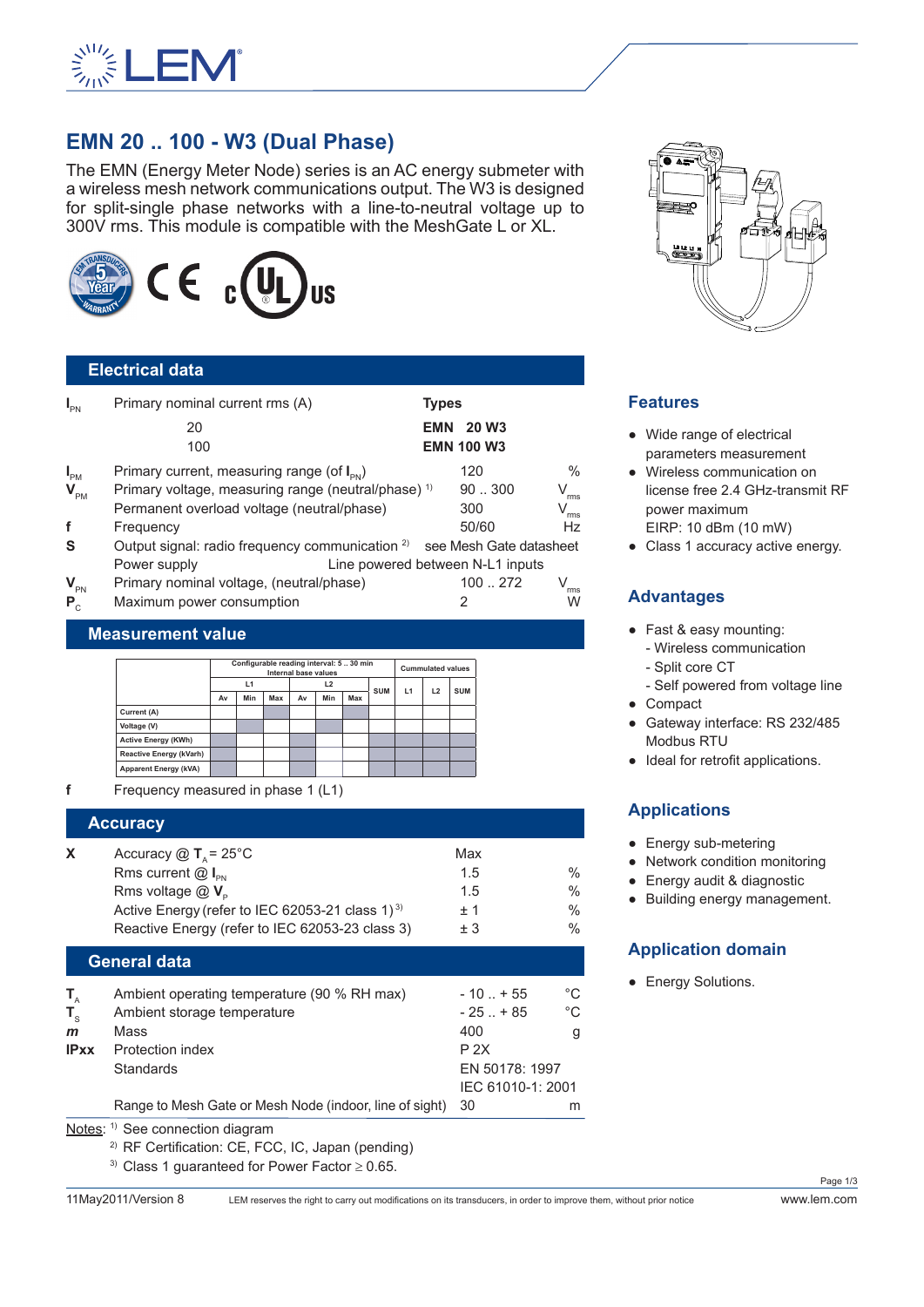

# **EMN 20 .. 100 - W3 (Dual Phase)**

### **Isolation characteristics**



Isolation class II IEC 61010-1 CAT III 300 V rms Pollution degree: PD2

# **Safety**

CB test Certificate N° FR 583050 IEC System for mutual recognition of test certificates for electrical equipment (IECEE) CB Scheme.



This transducer must be used in electric/electronic equipment with respect to applicable standards and safety requirements in accordance with the manufacturer's operating instructions.



Caution, risk of electrical shock: do not remove any parts of the EMN - W3



For current transformer (CT) mounting: make sure that the power cable on which the CT will be attached is powered off.